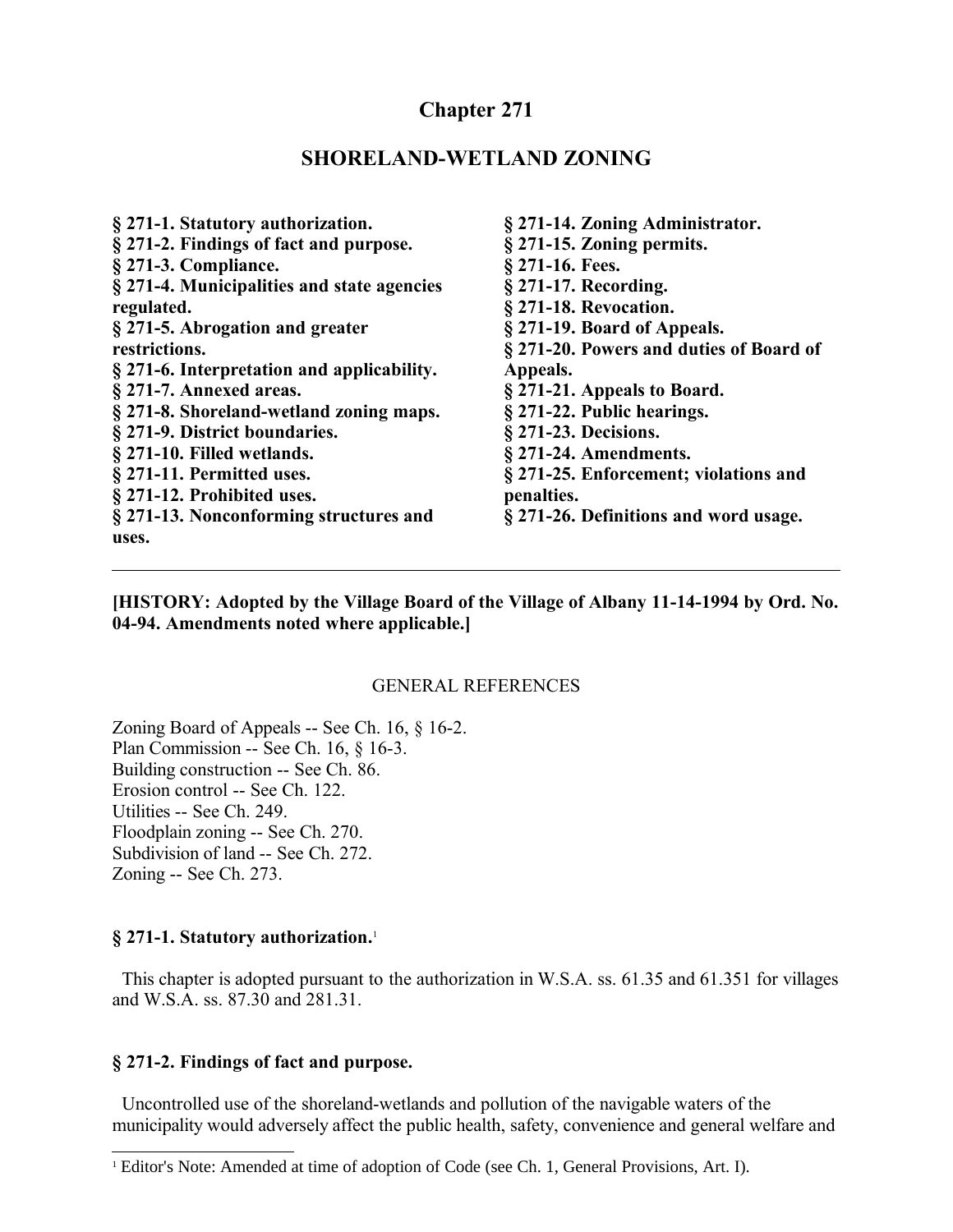impair the tax base. The Legislature of Wisconsin has delegated responsibility to all municipalities to:

A. Promote the public health, safety, convenience and general welfare.

B. Maintain the storm and flood water storage capacity of wetlands.

C. Prevent and control water pollution by preserving wetlands which filter or store sediments, nutrients, heavy metals or organic compounds that would otherwise drain into navigable waters.

D. Protect fish, their spawning grounds, other aquatic life and wildlife by preserving wetlands and other aquatic habitat.

E. Prohibit certain uses detrimental to the shoreland-wetland area.

F. Preserve shore cover and natural beauty by restricting the removal of natural shoreland cover and controlling shoreland-wetland excavation, filling and other earthmoving activities.

# **§ 271-3. Compliance.**

 The use of wetlands and the alteration of wetlands within the shoreland area of the municipality shall be in full compliance with the terms of this chapter and other applicable local, state or federal regulations. (However, see § 271-13 of this chapter for the standards applicable to nonconforming uses.) All permitted development shall require the issuance of a zoning permit unless otherwise expressly excluded by a provision of this chapter.

# **§ 271-4. Municipalities and state agencies regulated.**

 Unless specifically exempted by law, all cities, villages, towns and counties are required to comply with this chapter and obtain all necessary permits. State agencies are required to comply if W.S.A. s. 13.48(13) applies. The construction, reconstruction, maintenance and repair of state highways and bridges by the Wisconsin Department of Transportation are exempt when W.S.A. s. 30.12(4)(a) applies.

# **§ 271-5. Abrogation and greater restrictions.**

A. This chapter supersedes all the provisions of any municipal zoning ordinance enacted under W.S.A. s. 6l.35 or 87.30, which relate to floodplains and shoreland-wetlands, except that where another municipal zoning ordinance is more restrictive than this chapter, that ordinance shall continue in full force and effect to the extent of the greater restrictions, but not otherwise.

B. This chapter is not intended to repeal, abrogate or impair any existing deed restrictions, covenants or easements. However, where this chapter imposes greater restrictions, the provisions of this chapter shall prevail.

# **§ 271-6. Interpretation and applicability.**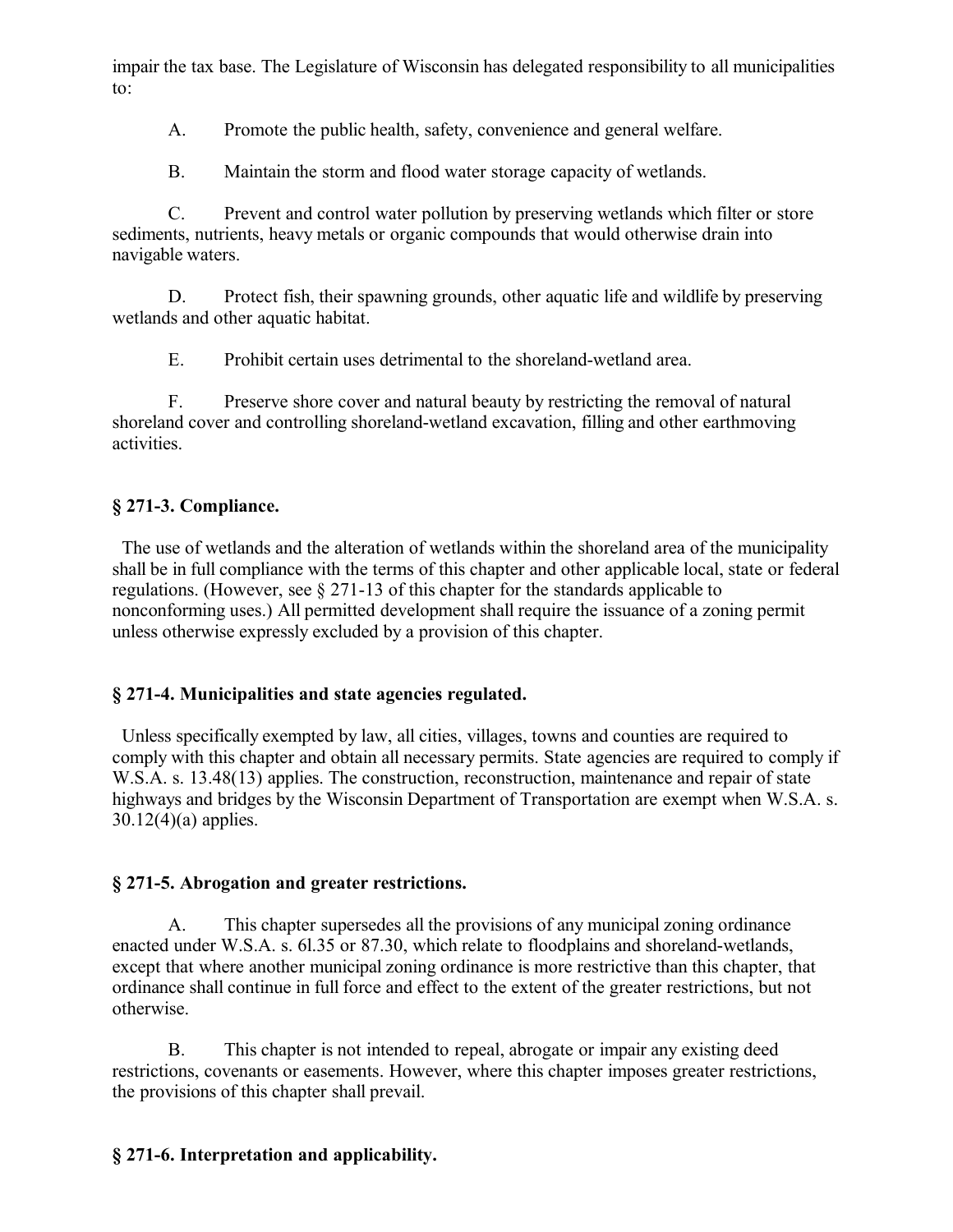In their interpretation and application, the provisions of this chapter shall be held to be minimum requirements and shall be liberally construed in favor of the municipality and shall not be deemed a limitation or repeal of any other powers granted by the Wisconsin Statutes. Where a provision of this chapter is required by a standard in Chapter NR 117, Wis. Adm. Code, and where the ordinance provision is unclear, the provision shall be interpreted in light of the Chapter NR 117 standards in effect on the date of the adoption of this chapter or in effect on the date of the most recent text amendment to this chapter.

#### **§ 271-7. Annexed areas.**

 The Green County shoreland zoning provisions in effect on the date of annexation remain in effect administered by the municipality for all areas annexed by the municipality after May 7, 1982, unless any of the changes as allowed under 1993 Wis. Act 329 occurs. These annexed lands are described on the municipality's Official Zoning Map. The Green County shoreland zoning provisions are incorporated by reference for the purpose of administering this section and are on file in the office of the Municipal Zoning Administrator.

#### **§ 271-8. Shoreland-wetland zoning maps.**

 The following maps are hereby adopted and made part of this chapter and are on file in the office of the Clerk:

A. Wisconsin Wetland Inventory Maps stamped "FINAL" on July 27, 1994.

B. Floodplain zoning maps titled "Village of Albany Flood Insurance Study Panel #550158-0001C" and dated revised October 15, 1993.

C. United States Geological Survey Map, Albany Quadrangle 7.5 Minute Series, as amended in 1971.

### **§ 271-9. District boundaries.**

A. The Shoreland-Wetland Zoning District includes all wetlands in the municipality which are five acres or more and are shown on the final Wetland Inventory Map that has been adopted and made a part of this chapter which are:

(1) Within 1,000 feet of the ordinary high-water mark of navigable lakes, ponds or flowages. Lakes, ponds or flowages in the municipality shall be presumed to be navigable if they are shown on the United States Geological Survey quadrangle maps or other zoning base maps which have been incorporated by reference and made a part of this chapter.

(2) Within 300 feet of the ordinary high-water mark of navigable rivers or streams, or to the landward side of the floodplain, whichever distance is greater. Rivers and streams shall be presumed to be navigable if they are designated as either continuous or intermittent waterways on the United States Geological Survey quadrangle maps or other zoning base maps which have been incorporated by reference and made part of this chapter. Floodplain zoning maps adopted in § 271-8B shall be used to determine the extent of floodplain areas.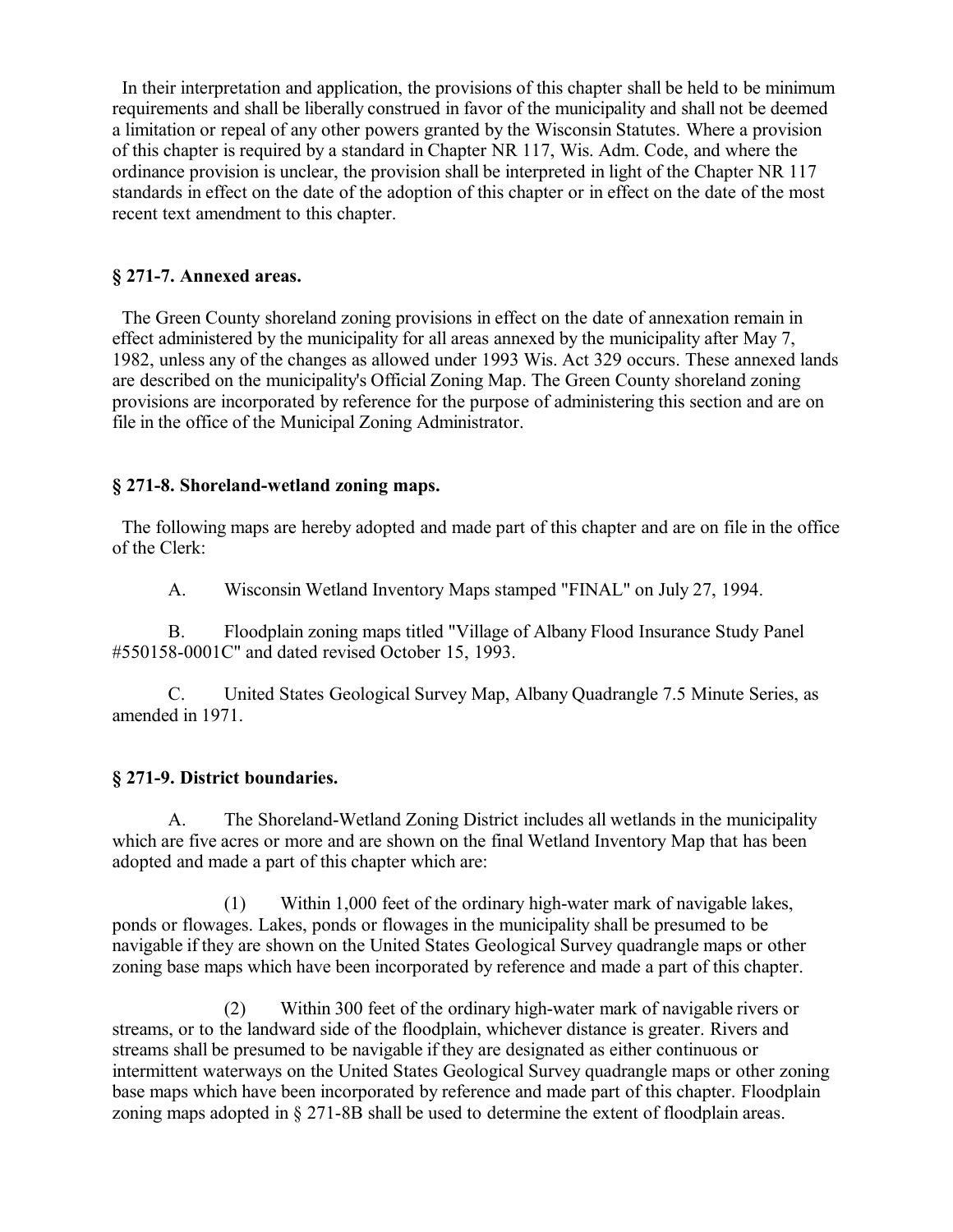B. Determinations of navigability and ordinary high-water mark location shall initially be made by the Zoning Administrator. When questions arise, the Zoning Administrator shall contact the appropriate district office of the Department for a final determination of navigability or ordinary high-water mark.

C. When an apparent discrepancy exists between the Shoreland-Wetland District boundary shown on the Official Zoning Maps and actual field conditions at the time the maps were adopted, the Zoning Administrator shall contact the appropriate district office of the Department to determine if the Shoreland-Wetland District boundary, as mapped, is in error. If Department staff concur with the Zoning Administrator that a particular area was incorrectly mapped as a wetland, the Zoning Administrator shall have the authority to immediately grant or deny a zoning permit in accordance with the regulations applicable to the correct zoning district. In order to correct wetland mapping errors or acknowledge exempted wetlands designated in § 271-10, the Zoning Administrator shall be responsible for initiating a map amendment within a reasonable period.

### **§ 271-10. Filled wetlands.**

 Wetlands which are filled prior to July 27, 1994, the date on which the municipality received final wetland inventory maps, in a manner which affects their wetland characteristics to the extent that the area can no longer be defined as wetland are not subject to this chapter.

### **§ 271-11. Permitted uses.**

 The following uses are permitted subject to the provisions of W.S.A. chs. 30 and 31 and the provisions of other local, state and federal laws, if applicable:

A. Activities and uses which do not require the issuance of a zoning permit, provided that no wetland alteration occurs:

(1) Hiking, fishing, trapping, hunting, swimming, snowmobiling and boating.

(2) The harvesting of wild crops, such as marsh hay, ferns, moss, wild rice, berries, tree fruits and tree seeds, in a manner that is not injurious to the natural reproduction of such crops.

(3) The practice of silviculture, including the planting, thinning and harvesting

of timber.

- (4) The pasturing of livestock.
- (5) The cultivation of agricultural corps.
- (6) The construction and maintenance of duck blinds.

B. Uses which do not require the issuance of a zoning permit and which may involve wetland alterations only to the extent specifically provided below:

(1) The practice of silviculture, including limited temporary water level stabilization measures which are necessary to alleviate abnormally wet or dry conditions that would have an adverse impact on the conduct of silvicultural activities if not corrected.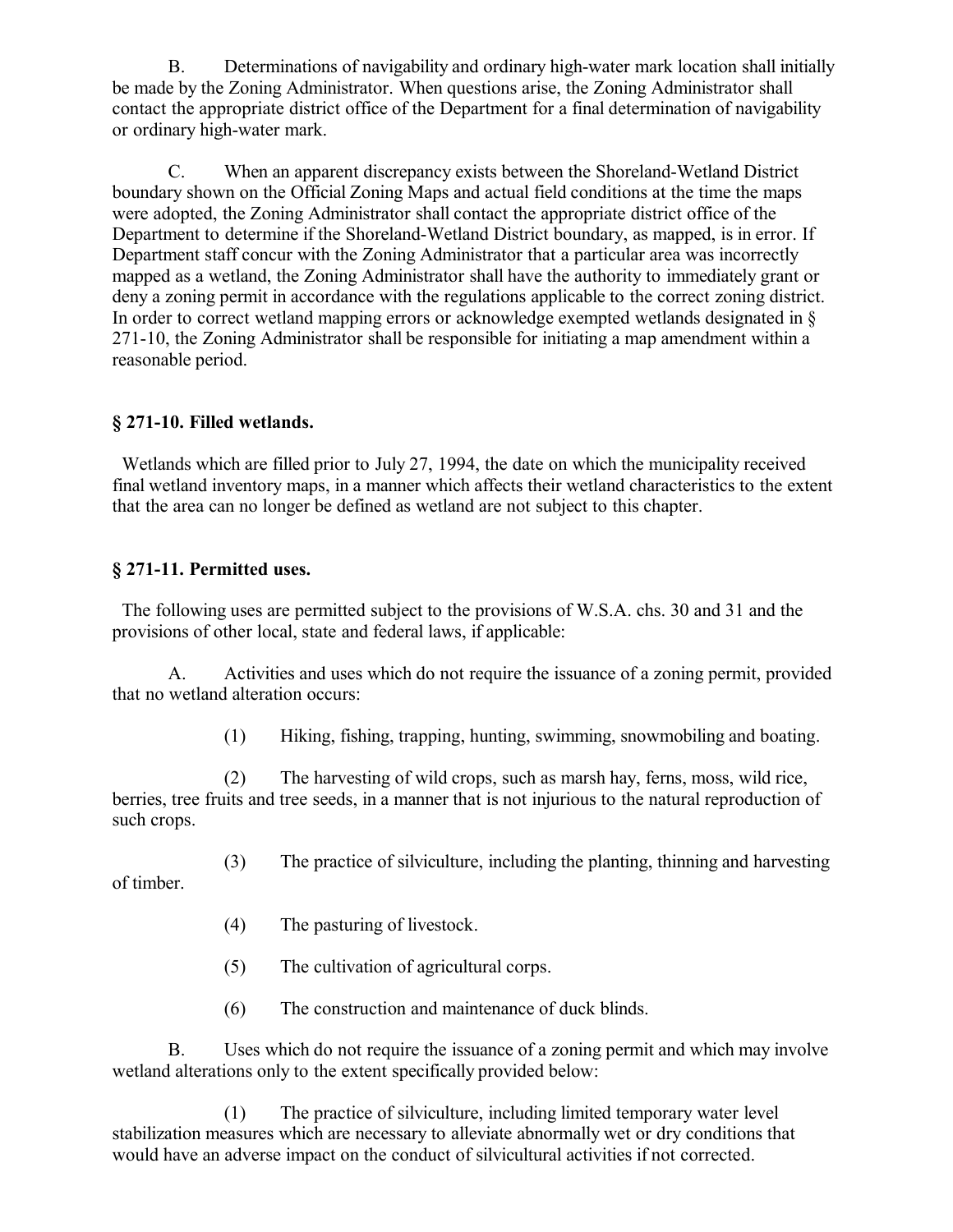(2) The maintenance and repair of existing drainage systems to restore preexisting levels of drainage, including the minimum amount of filling necessary to dispose of dredged spoil, provided that the filling is otherwise permissible and that dredged spoil is placed on existing spoil banks where possible.

(3) The construction and maintenance of fences for the pasturing of livestock, including limited excavating and filling necessary for such construction or maintenance.

(4) The construction and maintenance of piers, docks, walkways, observation decks and trail bridges built on pilings, including limited excavating and filling necessary for such construction or maintenance.

(5) The installation and maintenance of sealed tiles for the purpose of draining lands outside the Shoreland-Wetland Zoning District, provided that such installation or maintenance is done in a manner designed to minimize adverse impacts upon the natural functions of the Shoreland-Wetland listed in § 271-24B.

(6) The maintenance, repair, replacement and reconstruction of existing highways and bridges, including limited excavation and filling necessary for such maintenance, repair, replacement or reconstruction.

C. Uses which are allowed upon the issuance of a zoning permit and which may include wetland alterations only to the extent specifically provided below:

(1) The construction and maintenance of roads which are necessary for the continuity of the municipal street system, the provision of essential utility and emergency services or to provide access to uses permitted under this section, provided that:

wetland.

(a) The road cannot, as a practical matter, be located outside the

(b) The road is designed and constructed to minimize adverse impacts upon the natural functions of the wetland listed in § 271-24B.

(c) The road is designed and constructed with the minimum crosssectional area practical to serve the intended use.

(d) Road construction activities are carried out in the immediate area of the roadbed only.

(e) Any wetland alteration must be necessary for the construction or maintenance of the road.

(2) The construction and maintenance of nonresidential buildings, provided that:

(a) The building is used solely in conjunction with a use permitted in the Shoreland-Wetland District or for the raising of waterfowl, minnows or other wetland or aquatic animals.

(b) The building cannot, as a practical matter, be located outside the

wetland.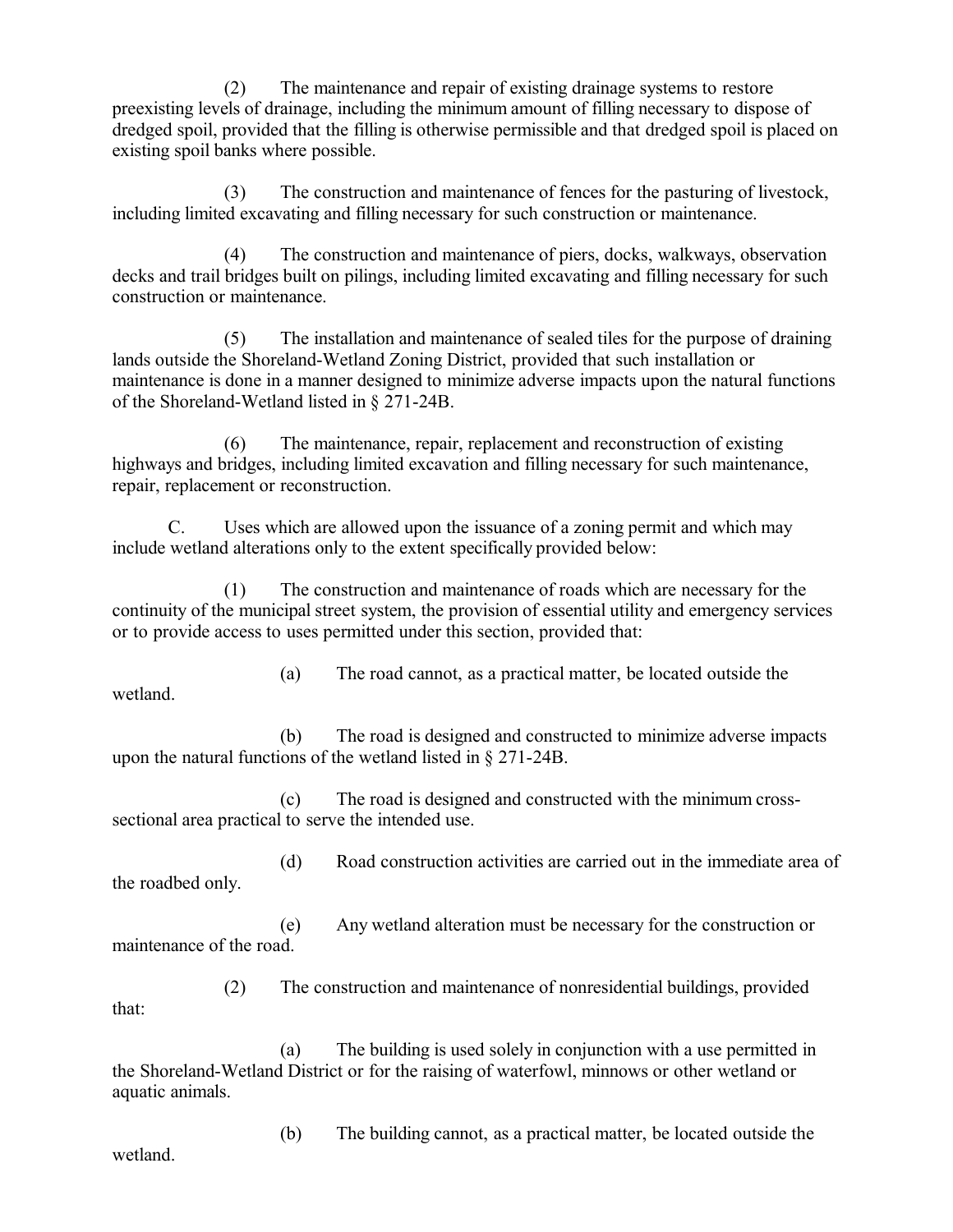(c) The building does not exceed 500 square feet in floor area.

(d) Only limited filling and excavating necessary to provide structural support for the building is allowed.

(3) The establishment and development of public and private parks and recreation areas, outdoor education areas, historic, natural and scientific areas, game refuges and closed areas, fish and wildlife habitat improvement projects, game bird and animal farms, wildlife preserves and public boat launching ramps, provided that:

(a) Any private development allowed under this subsection shall be used exclusively for the permitted purpose.

(b) Only limited filling and excavating necessary for the development of public boat launching ramps, swimming beaches or the construction of park shelters or similar structures is allowed.

(c) The construction and maintenance of roads necessary for the uses permitted under this subsection are allowed only where such construction and maintenance meets the criteria in Subsection C(1).

(d) Wetland alterations in game refuges and closed areas, fish and wildlife habitat improvement projects, game bird and animal farms and wildlife preserves shall be for the purpose of improving wildlife habitat or to otherwise enhance wetland values.

(4) The construction and maintenance of electric and telephone transmission lines, water and gas distribution lines and sewage collection lines and related facilities and the construction and maintenance of railroad lines, provided that:

(a) The utility transmission and distribution facilities and railroad lines cannot, as a practical matter, be located outside the wetland.

(b) Only limited filling or excavating necessary for such construction or maintenance is allowed.

(c) Such construction or maintenance is done in a manner designed to minimize adverse impacts upon the natural functions of the wetland listed in § 271-24B.

# **§ 271-12. Prohibited uses.**

 Any use not listed in § 271-11 is prohibited unless the wetland or a portion of the wetland has been rezoned by amendment of this chapter in accordance with § 271-24.

# **§ 271-13. Nonconforming structures and uses.**

 The lawful use of a building, structure or property which existed at the time this chapter or an applicable amendment to this chapter took effect and which is not in conformity with the provisions of this chapter, including the routine maintenance of such a building or structure, may be continued, subject to the following conditions: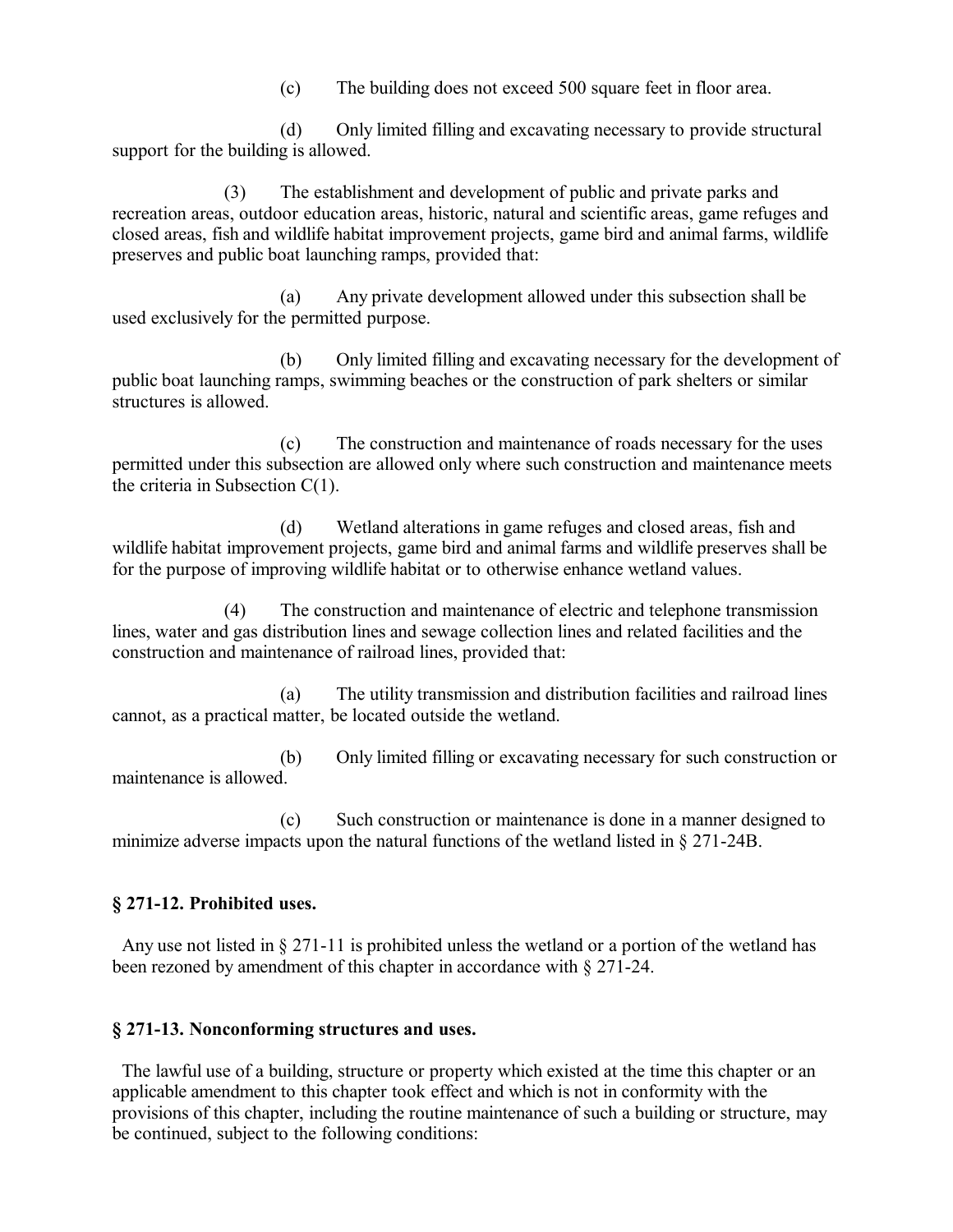A. The shoreland-wetland provisions of this chapter authorized by W.S.A. s. 61.351 shall not limit the repair, reconstruction, renovation, remodeling or expansion of a nonconforming structure or of any environmental control facility related to such a structure in existence on the effective date of the shoreland-wetland provisions. All other modifications to nonconforming structures are subject to W.S.A. s. 62.23(7)(h), which limits total lifetime structural repairs and alterations to 50% of current fair market value.

B. If a nonconforming use or the use of a nonconforming structure is discontinued for 12 consecutive months, any future use of the building, structure or property shall conform to this chapter.

C. Any legal nonconforming use of property which does not involve the use of a structure and which existed at the time of the adoption or subsequent amendment of this chapter adopted under W.S.A. s. 6l.351 may be continued although such use does not conform with the provisions of this chapter. However, such nonconforming use may not be extended.

D. The maintenance and repair of nonconforming boathouses which are located below the ordinary high-water mark of any navigable waters shall comply with the requirements of W.S.A. s. 30.121.

E. Uses which are nuisances under common law shall not be permitted to continue as nonconforming uses.

# **§ 271-14. Zoning Administrator.**

A. The Village Clerk-Treasurer is appointed Zoning Administrator for the purpose of administering and enforcing this chapter.

B. The Zoning Administrator shall have the following duties and powers:

(1) Advise applicants as to the provisions of this chapter and assist them in preparing permit applications and appeal forms.

(2) Issue permits and certificates of compliance and inspect properties for compliance with this chapter.

(3) Keep records of all permits issued, inspections made, work approved and other official actions.

(4) Have access to any structure or premises between the hours of 8:00 a.m. and 6:00 p.m. for the purpose of performing these duties.

(5) Submit copies of decisions on variances, appeals for a map or text interpretation and map or text amendments within 10 days after they are granted or denied to the appropriate district office of the Department.

(6) Investigate and report violations of this chapter to the appropriate municipal planning agency and the Municipal Attorney.

(7) The Zoning Administrator is responsible for inspection of projects to ensure compliance with the terms of this chapter and to file a report of his/her findings with the Village Board on each project.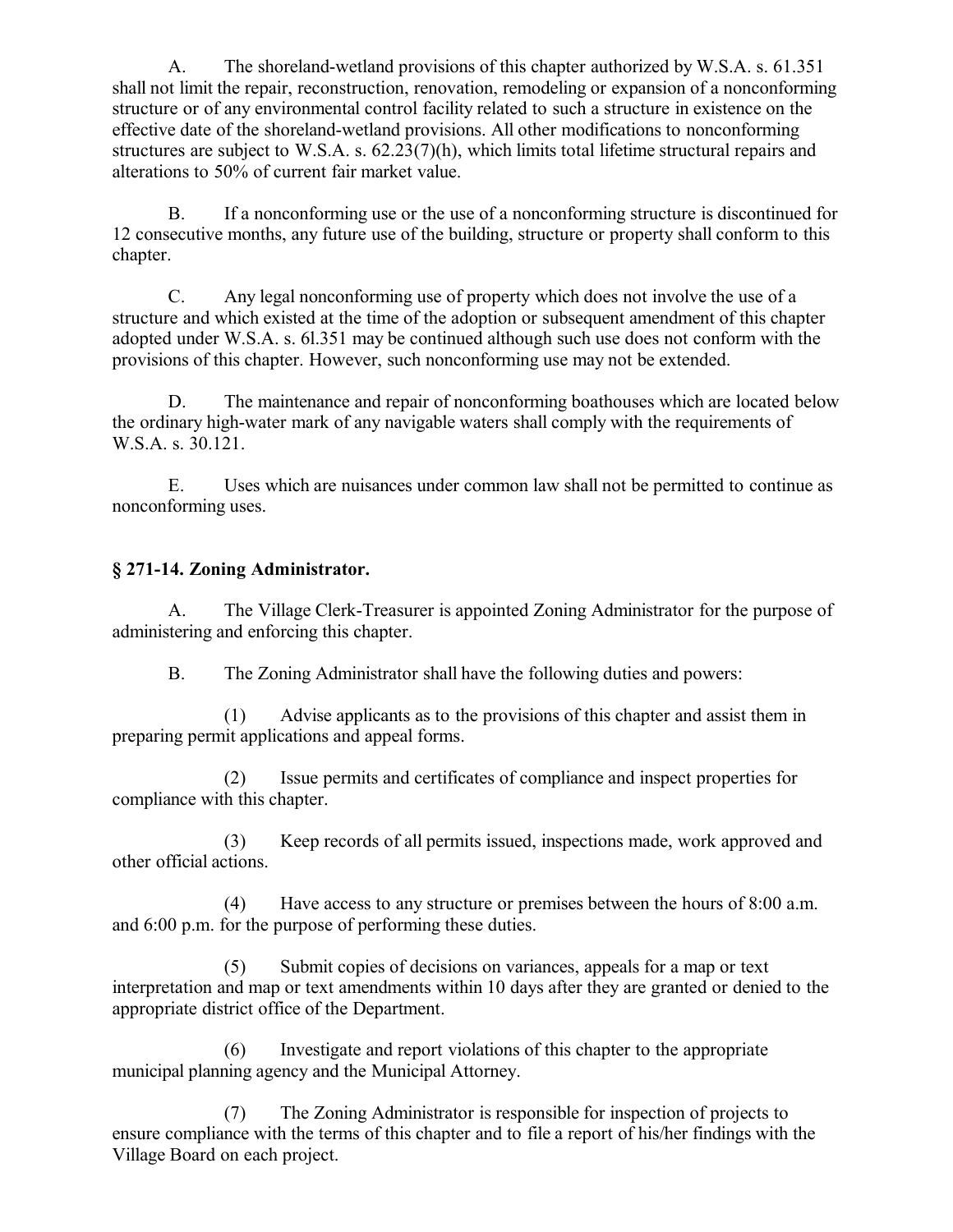### **§ 271-15. Zoning permits.**

A. When required. Unless another section of this chapter specifically exempts certain types of development from this requirement, a zoning permit shall be obtained from the Zoning Administrator before any new development, as defined in § 271-26A, or any change in the use of an existing building or structure is initiated.

B. Application. An application for a zoning permit shall be made to the Zoning Administrator upon forms furnished by the municipality and shall include, for the purpose of proper enforcement of these regulations, the following information:

(1) General information.

(a) Name, address and telephone number of applicant, property owner and contractor, where applicable.

(b) Legal description of the property and a general description of the proposed use or development.

(c) Whether or not a private water supply or sewage system is to be installed.

(2) Site development plan. The site development plan shall be submitted as a part of the permit application and shall contain the following information, drawn to scale:

(a) Dimensions and area of the lot.

(b) Location of any structures with distances measured from the lot lines and center line of all abutting streets or highways.

(c) Description of any existing or proposed on-site sewage systems or private water supply systems.

(d) Location of the ordinary high-water mark of any abutting navigable waterways.

(e) Boundaries of all wetlands.

(f) Existing and proposed topographic and drainage features and

vegetative cover.

(g) Location of floodplain and floodway limits on the property as determined from floodplain zoning maps.

- (h) Location of existing or future access roads.
- (i) Specifications and dimensions for areas of proposed wetland

alteration.

C. Expiration. All permits issued under the authority of this chapter shall expire 12 months from the date of issuance.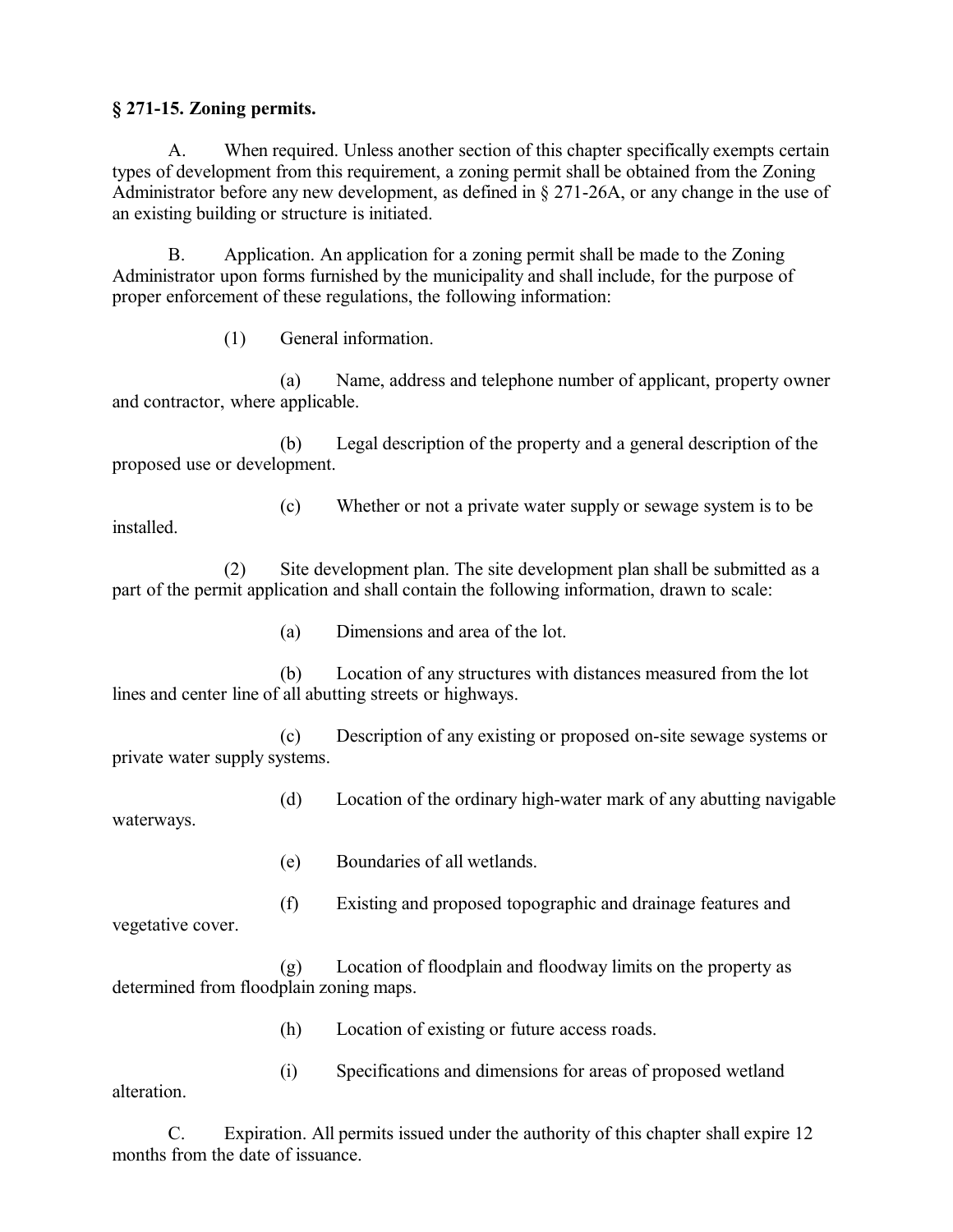# **§ 271-16. Fees.**

The municipal governing body may, by resolution, adopt fees for the following:

- A. Zoning permits.
- B. Public hearings.
- C. Legal notice publications.
- D. Rezoning petitions.

# **§ 271-17. Recording.**

 Where a zoning permit is approved, an appropriate record shall be made by the Zoning Administrator of the land use and structures permitted.

# **§ 271-18. Revocation.**

 Where the conditions of a zoning permit are violated, the permit shall be revoked by the Board of Appeals.

# **§ 271-19. Board of Appeals.**

 The Village President shall appoint a Board of Appeals under W.S.A. s. 62.23(7)(e), consisting of five members subject to confirmation by the municipal governing body. The Board of Appeals shall adopt rules for the conduct of its business as required by W.S.A. s. 63.23(7)(e)3.

# **§ 271-20. Powers and duties of Board of Appeals.**

The Board of Appeals:

A. Shall hear and decide appeals where it is alleged there is error in any order, requirement, decision or determination made by an administrative official in the enforcement or administration of this chapter.

B. May authorize upon appeal a variance from the dimensional standards of this chapter where an applicant convincingly demonstrates:

(1) That literal enforcement of the terms of this chapter will result in unnecessary hardship for the applicant.

(2) That the hardship is due to special conditions unique to the property and is not self-created or based solely on economic gain or loss.

(3) That such variance is not contrary to the public interest as expressed by the purpose of this chapter.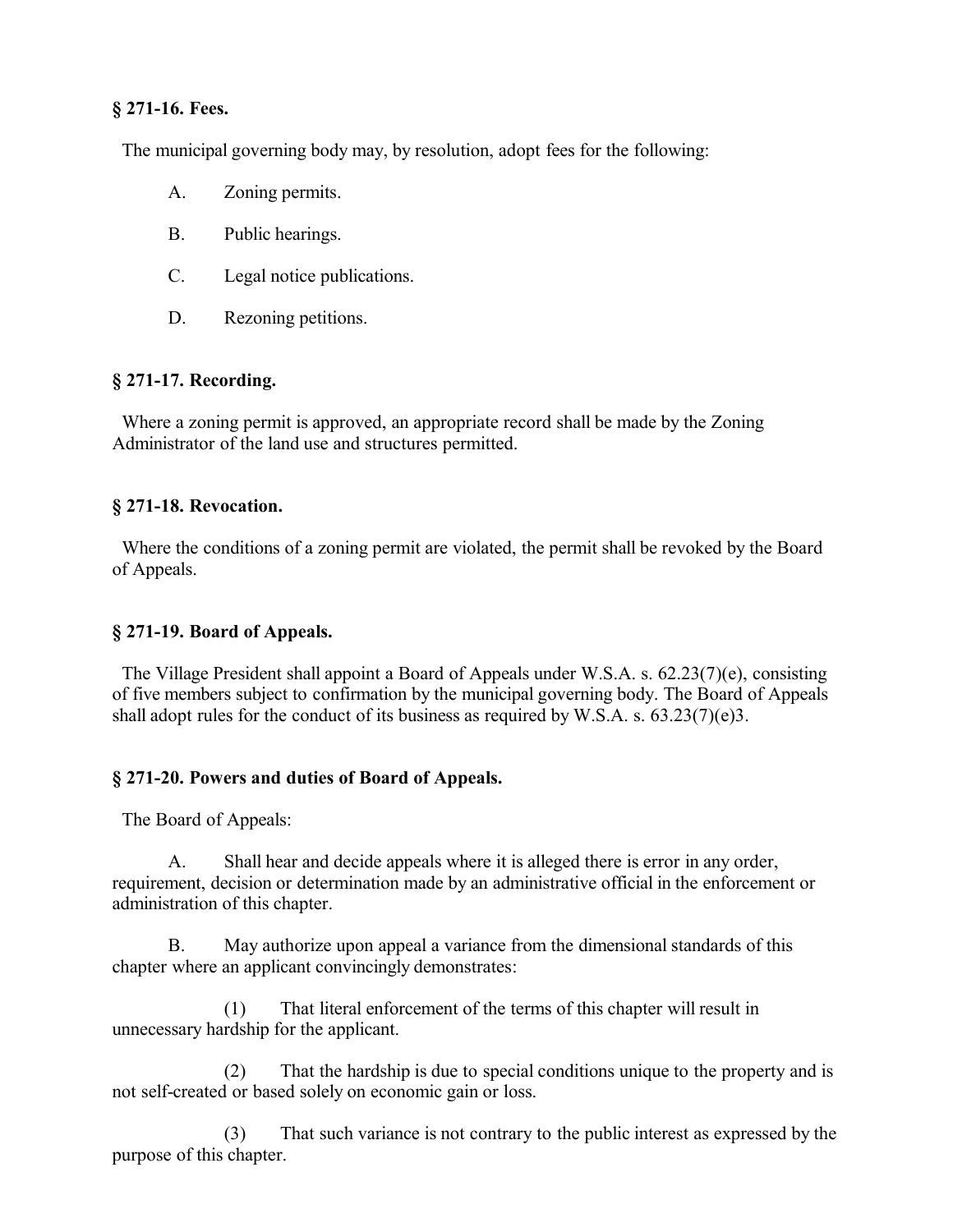(4) That such variance will not grant or increase any use of property which is prohibited in the zoning district.

# **§ 271-21. Appeals to Board.**

 Appeals to the Board of Appeals may be taken by any person aggrieved or by an officer, department, board or bureau of the community affected by any order, requirement, decision or determination of the Zoning Administrator or other administrative official. Such appeals shall be taken within a reasonable time, as provided by the rules of the Board, by filing with the official whose decision is in question and with the Board of Appeals a notice of appeal specifying the reasons for the appeal. The Zoning Administrator or other official whose decision is in question shall transmit to the Board all the papers constituting the record on the matter appealed.

# **§ 271-22. Public hearings.**

A. Before making a decision on an appeal or application, the Board of Appeals shall, within a reasonable period of time, hold a public hearing. The Board shall give public notice of the hearing by publishing a Class 2 notice under W.S.A. ch. 985, specifying the date, time and place of the hearing and the matters to come before the Board. At the public hearing, any party may present testimony in person, by agent or by attorney.

B. A copy of such notice shall be mailed to the parties in interest and the appropriate district office of the Department at least 10 days prior to all public hearings on issues involving shoreland-wetland zoning.

# **§ 271-23. Decisions.**

A. The final disposition of an appeal before the Board of Appeals shall be in the form of a written decision, made within a reasonable time after the public hearing and signed by the Board Chairperson. Such decision shall state the specific facts which are the basis of the Board's determination and shall either affirm, reverse or modify the order, requirement, decision or determination appealed, in whole or in part, dismiss the appeal for lack of jurisdiction or prosecution or grant the application for a special exception permit.

B. A copy of such decision shall be mailed to the parties in interest and the appropriate district office of the Department within 10 days after the decision is issued.

# **§ 271-24. Amendments.**

A. The municipal governing body may alter, supplement or change the district boundaries and the regulations contained in this chapter in accordance with the requirements of W.S.A. s. 62.23(7)(d)2, NR 117, Wis. Adm. Code and the following:

(1) A copy of each proposed text or map amendment shall be submitted to the appropriate district office of the Department within five days of the submission of the proposed amendment to the municipal planning agency.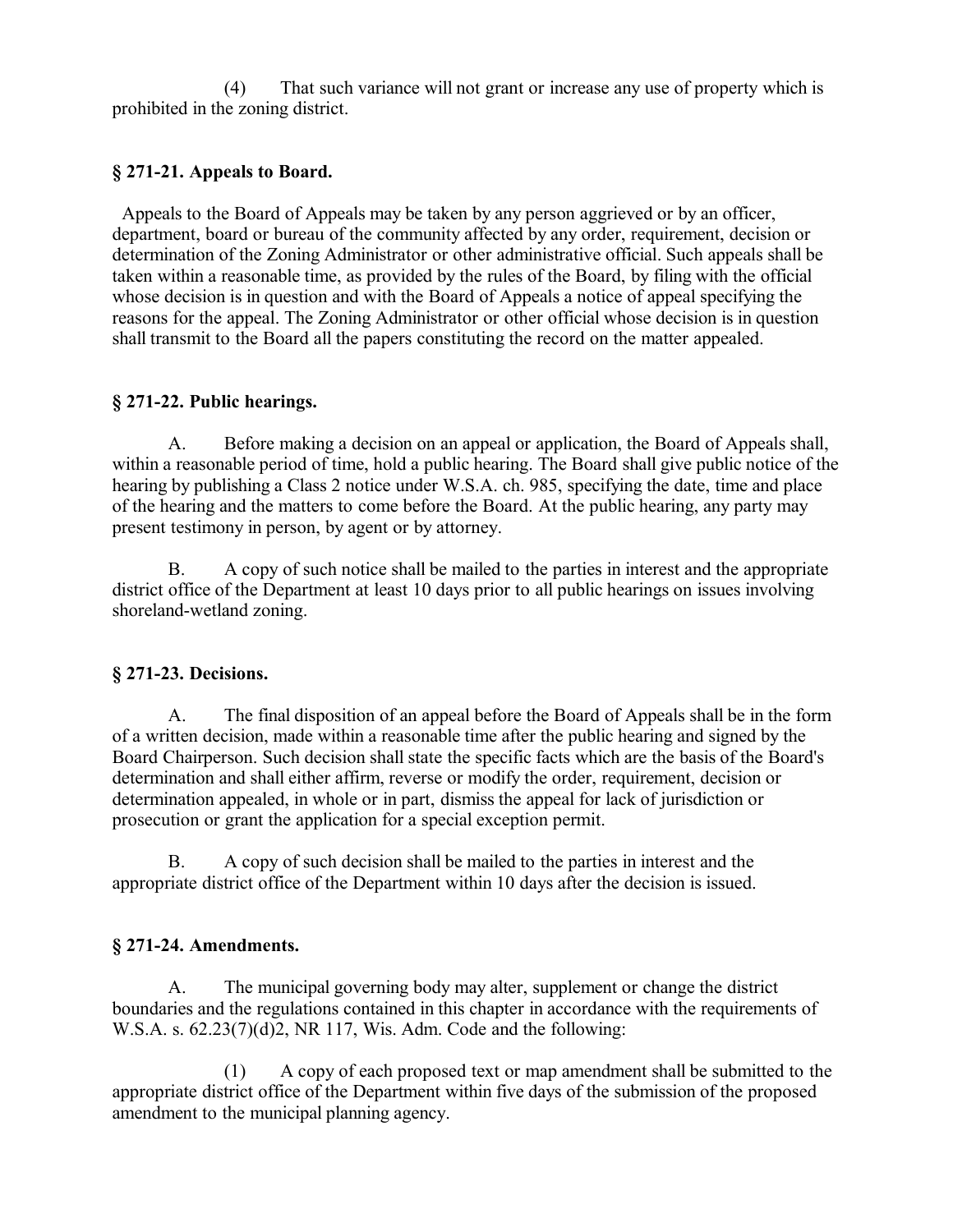(2) All proposed text and map amendments to the shoreland-wetland zoning regulations shall be referred to the municipal planning agency, and a public hearing shall be held as a Class 2 notice as required by W.S.A. s. 62.23(7)(d)2. The appropriate district office of the Department shall be provided with written notice of the public hearing at least 10 days prior to such hearing.

 $\mathbf{B}^2$  $\mathbf{B}^2$ In order to ensure that this chapter will remain consistent with the shoreland protection objectives of W.S.A. s. 281.31, the municipal governing body may not rezone a wetland in a Shoreland-Wetland Zoning District, or any portion thereof, where the proposed rezoning may result in a significant adverse impact upon any of the following wetland functions:

(1) Storm and flood water storage capacity;

(2) Maintenance of dry season stream flow or the discharge of groundwater to a wetland, the recharge of groundwater from a wetland to another area or the flow of groundwater through a wetland;

(3) Filtering or storage of sediments, nutrients, heavy metals or organic compounds that would otherwise drain into navigable waters;

- (4) Shoreline protection against erosion;
- (5) Fish spawning, breeding, nursery or feeding grounds;
- (6) Wildlife habitat; or

(7) Areas of special recreational, scenic or scientific interest, including scarce wetland types and habitat of endangered species.

C. Where the district office of the Department determines that a proposed rezoning may have a significant adverse impact upon any of the criteria listed in § 271-24B, the Department shall so notify the municipality of its determination either prior to or during the public hearing held on the proposed amendment.

D. The appropriate district office of the Department shall be provided with:

(1) A copy of the recommendation and report, if any, of the municipal planning agency on a proposed text or map amendment within 10 days after the submission of those recommendations to the municipal governing body.

(2) Written notice of the action on the proposed text or map amendment within 10 days after the action is taken.

E. If the Department notifies the municipal planning agency, in writing, that a proposed amendment may have a significant adverse impact upon any of the criteria listed in § 271-24B, that proposed amendment, if approved by the municipal governing body, shall not become effective until more than 30 days have elapsed since written notice of the municipal approval was mailed to the Department, as required by § 271-24D. If within the thirty-day period the Department notifies the municipality that the Department intends to adopt a superseding shoreland-wetland zoning ordinance for the municipality as provided by W.S.A. ss. 62.231(6) and 61.351(6), the proposed amendment shall not become effective until the ordinance adoption procedure under W.S.A. s. 62.231(6) or 61.351(6) is completed or otherwise terminated.

<span id="page-10-0"></span><sup>2</sup>Editor's Note: Amended at time of adoption of Code (see Ch. 1, General Provisions, Art. I).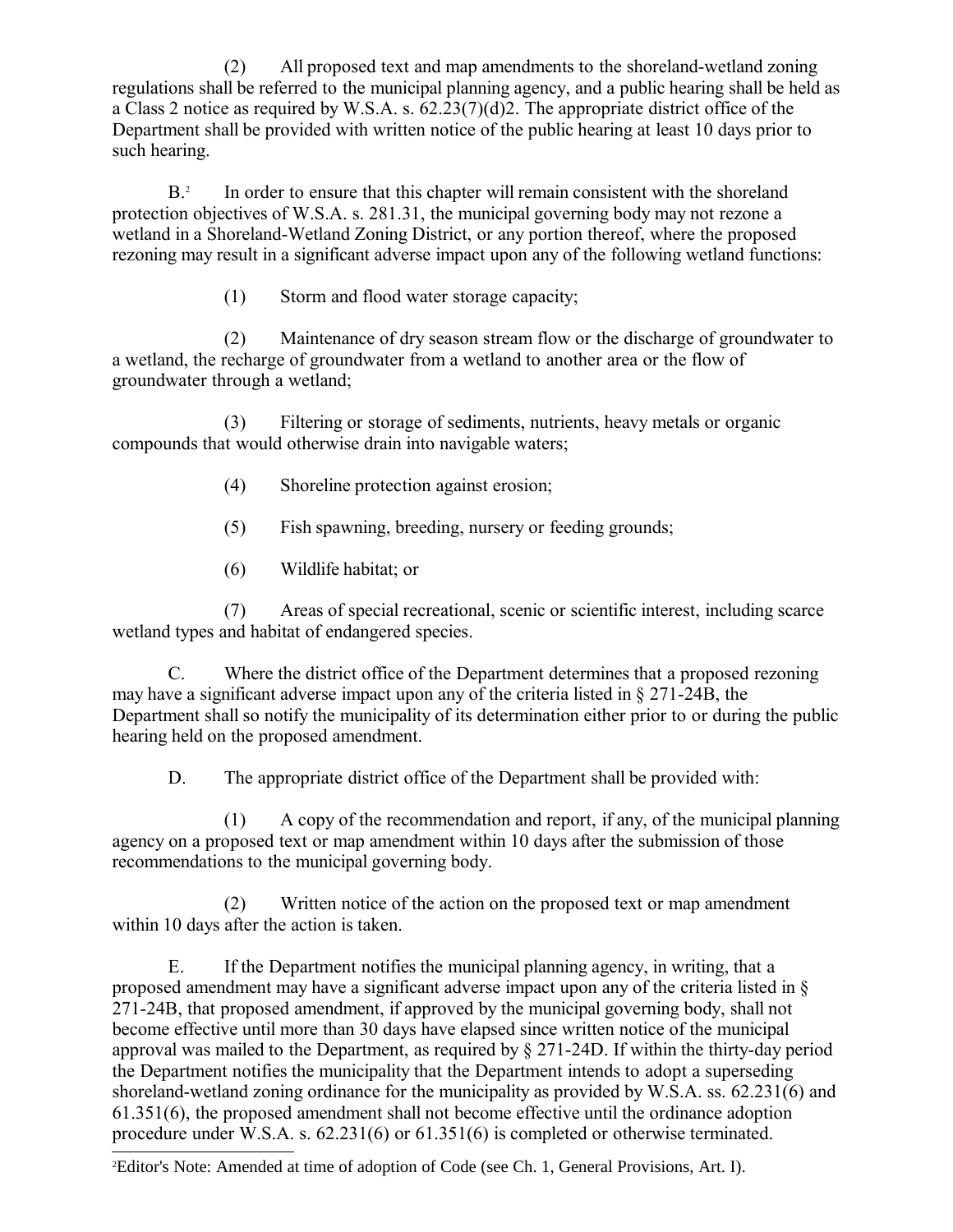# **§ 271-25. Enforcement; violations and penalties.**[3](#page-11-0)

 Any development, building or structure or accessory building or structure constructed, altered, added to, modified, rebuilt or replaced or any use or accessory use established after the effective date of this chapter in violation of the provisions of this chapter by any person, firm, association or corporation (including building contractors or their agents) shall be deemed a violation. The Zoning Administrator shall refer violations to the municipal planning agency and the Municipal Attorney, who shall prosecute such violations. Any person, firm, association, or corporation who violates or refuses to comply with any of the provisions of this chapter shall be subject to a forfeiture of not less than \$50 nor more than \$300 per offense, together with the taxable costs of such action. Each day of continued violation shall constitute a separate offense. Every violation of this chapter is a public nuisance, and the creation thereof may be enjoined and the maintenance thereof may be abated by action at suit of the municipality, the state or any citizen thereof pursuant to W.S.A. s. 87.30(2).

# **§ 271-26. Definitions and word usage.**

A. Definitions. The following terms used in this chapter shall have the meanings indicated:

ACCESSORY STRUCTURE OR USE -- A detached subordinate structure or a use which is clearly incidental to, and customarily found in connection with, the principle structure or use to which it is related and which is located on the same lot as that of the principle structure or use.

BOATHOUSE -- As defined in W.S.A. s. 30.01(1d), a structure used for the storage of watercraft and associated materials which has one or more walls or sides.<sup>[4](#page-11-1)</sup>

CLASS 2 PUBLIC NOTICE -- Publication of a public hearing notice under W.S.A. ch. 985 in a newspaper of circulation in the affected area. Publication is required on two consecutive weeks, the last at least seven days prior to the hearing.

DEPARTMENT -- The Wisconsin Department of Natural Resources.

DEVELOPMENT -- Any man-made change to improved or unimproved real estate, including but not limited to the construction of buildings, structures or accessory structures; the construction of additions or substantial alterations to buildings, structures or accessory structures; the placement of buildings or structures; ditching, lagooning, dredging, filling, grading, paving, excavation or drilling operations; and the deposition or extraction of earthen materials.

DRAINAGE SYSTEM -- One or more artificial ditches, tile drains or similar devices which collect surface runoff or groundwater and convey it to a point of discharge.

ENVIRONMENTAL CONTROL FACILITY -- Any facility, temporary or permanent, which is reasonably expected to abate, reduce or aid in the prevention, measurement, control or monitoring of noise, air or water pollutants, solid waste and thermal pollution, radiation or other pollutants, including facilities installed principally to supplement or to replace existing

<span id="page-11-0"></span><sup>&</sup>lt;sup>3</sup> Editor's Note: Amended at time of adoption of Code (see Ch. 1, General Provisions, Art. I).

<span id="page-11-1"></span><sup>4</sup> Editor's Note: Amended at time of adoption of Code (see Ch. 1, General Provisions, Art. I).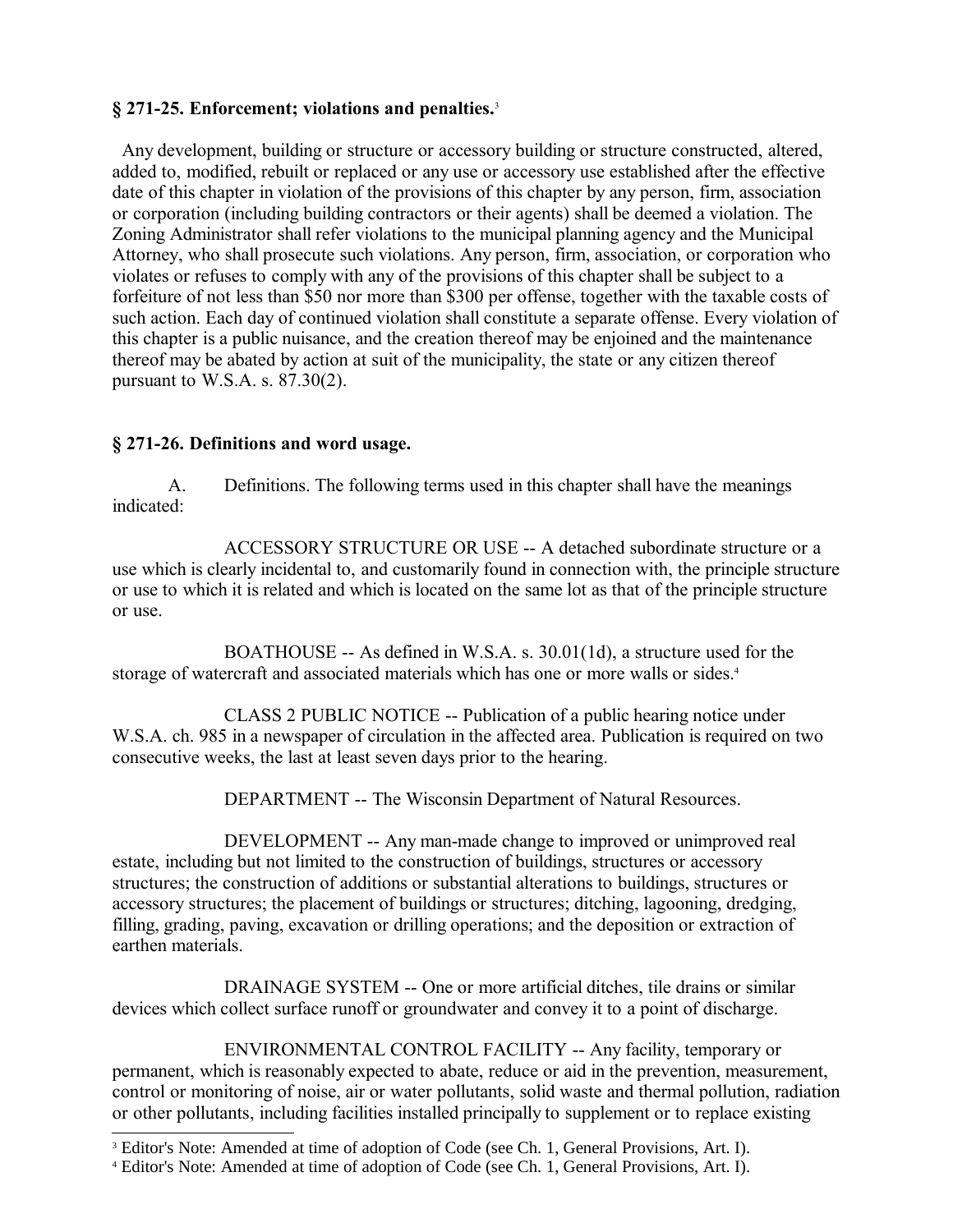property or equipment not meeting or allegedly not meeting acceptable pollution control standards or which are to be supplemented or replaced by other pollution control facilities.

FIXED HOUSEBOAT -- As defined in W.S.A. s. 30.01(1r), means a structure not actually used for navigation which extends beyond the ordinary high-water mark of a navigable waterway and is retained in place either by cables to the shoreline or by anchors or spudpoles attached to the bed of the waterway.[5](#page-12-0)

# NAVIGABLE WATERS:

 $(1)$ <sup>[6](#page-12-1)</sup> Lake Superior, Lake Michigan, all natural inland lakes within Wisconsin and all streams, ponds, sloughs, flowages and other waters within the territorial limits of this state, including the Wisconsin portion of boundary waters, which are navigable under the laws of this state. Under W.S.A. s. 281.31(2)(d), notwithstanding any other provision of law or administrative rule promulgated thereunder, shoreland ordinances required under W.S.A. s. 61.351 or 62.231 and Chapter NR 117, Wis. Adm. Code, do not apply to lands adjacent to farm drainage ditches if:

(a) Such lands are not adjacent to a natural navigable stream or river;

(b) Those parts of such drainage ditches adjacent to such lands were not navigable streams before ditching; and

(c) Such lands are maintained in nonstructural agricultural use.

(2) Wisconsin Supreme Court has declared navigable bodies of water that have a bed differentiated from adjacent uplands and levels or flow sufficient to support navigation by a recreational craft of the shallowest draft on an annually recurring basis [Muench v. Public Service Commission, 261 Wis. 492 (1952) and DeGaynor and Co., Inc., Department of Natural Resources, 70 Wis. 2d (1975)]. For example, a stream which is navigable by skiff or canoe during normal spring high-water is navigable, in fact, under the laws of this state, though it may be dry during other seasons.

ORDINARY HIGH-WATER MARK -- The point on the bank or shore up to which the presence and action of surface water is so continuous as to leave a distinctive mark, such as by erosion, destruction or prevention of terrestrial vegetation, predominance of aquatic vegetation or other easily recognized characteristic.

PLANNING AGENCY -- The municipal plan commission created under W.S.A. s.  $62-23(1)$ , a board of public land commissioners or a committee of the municipality's governing body which acts on matters pertaining to planning and zoning.

SHORELANDS -- Lands within the following distances from the ordinary highwater mark of navigable waters: 1,000 feet from a lake, pond or flowage; and 300 feet from a river or stream or to the landward side of the floodplain, whichever distance is greater.

SHORELAND-WETLAND DISTRICT -- The zoning district, created in this chapter, comprised of shorelands that are designated as wetlands on the wetlands inventory maps which have been adopted and made a part of this chapter.

<span id="page-12-1"></span><span id="page-12-0"></span><sup>5</sup> Editor's Note: Amended at time of adoption of Code (see Ch. 1, General Provisions, Art. I). 6Editor's Note: Amended at time of adoption of Code (see Ch. 1, General Provisions, Art. I).